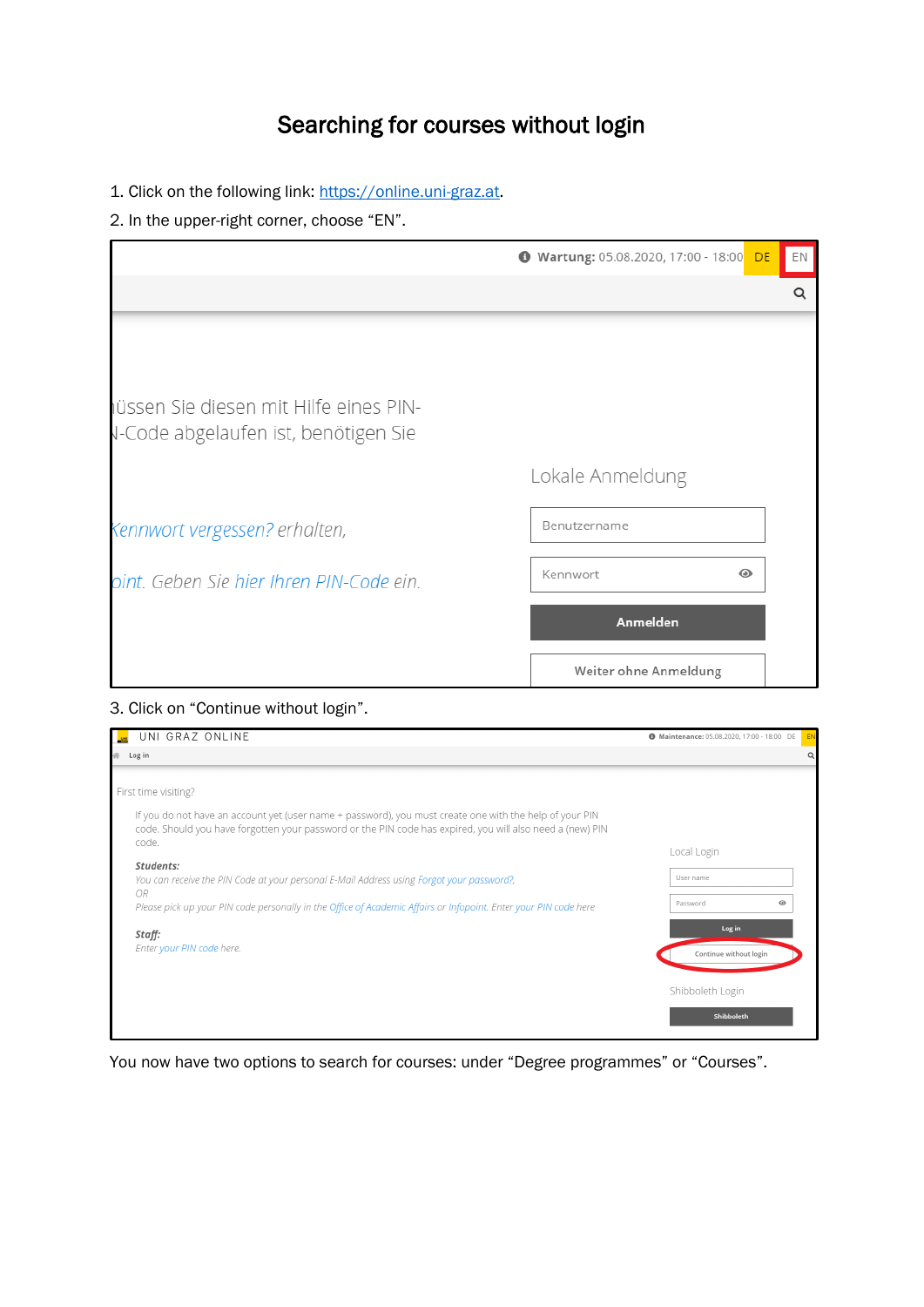### SEARCHING FOR COURSES – DEGREE PROGRAMMES

1. Click on "Degree Programmes" (=fields of study).

| All<br>applications              |                                        |                                                      |               |                                     |                                      |
|----------------------------------|----------------------------------------|------------------------------------------------------|---------------|-------------------------------------|--------------------------------------|
| Filter by application title<br>T |                                        |                                                      |               | 挂                                   | Recommendation $\blacktriangleright$ |
| $\mathbf{B}^{-}$<br>Exam Dates   | <b>Bibliographic Evidence</b>          | ල<br>Research Portal                                 | २०<br>Persons | .<br>இ<br><b>Resource Occupancy</b> | (නු))<br>Degree Programmes           |
| Events                           | 圌<br>Courses offered by the<br>Library | ್ಲಿಸ್ಟ್ರೊ<br>೩೮೩<br>Internal continuing<br>education | ᆘᆟ<br>Rooms   | श्री<br>Courses                     | <b>Extended Search</b>               |
|                                  |                                        |                                                      |               |                                     |                                      |

2. Choose your level of studies (e.g. Bachelor, Diploma, Master or Doctoral programme depending on your level of enrollment during your studies at the University of Graz).



3. Select your field of studies (e.g. International Master's Programme on Circular Economy; tip: use Ctrl + F) and click on the blue title of the studies.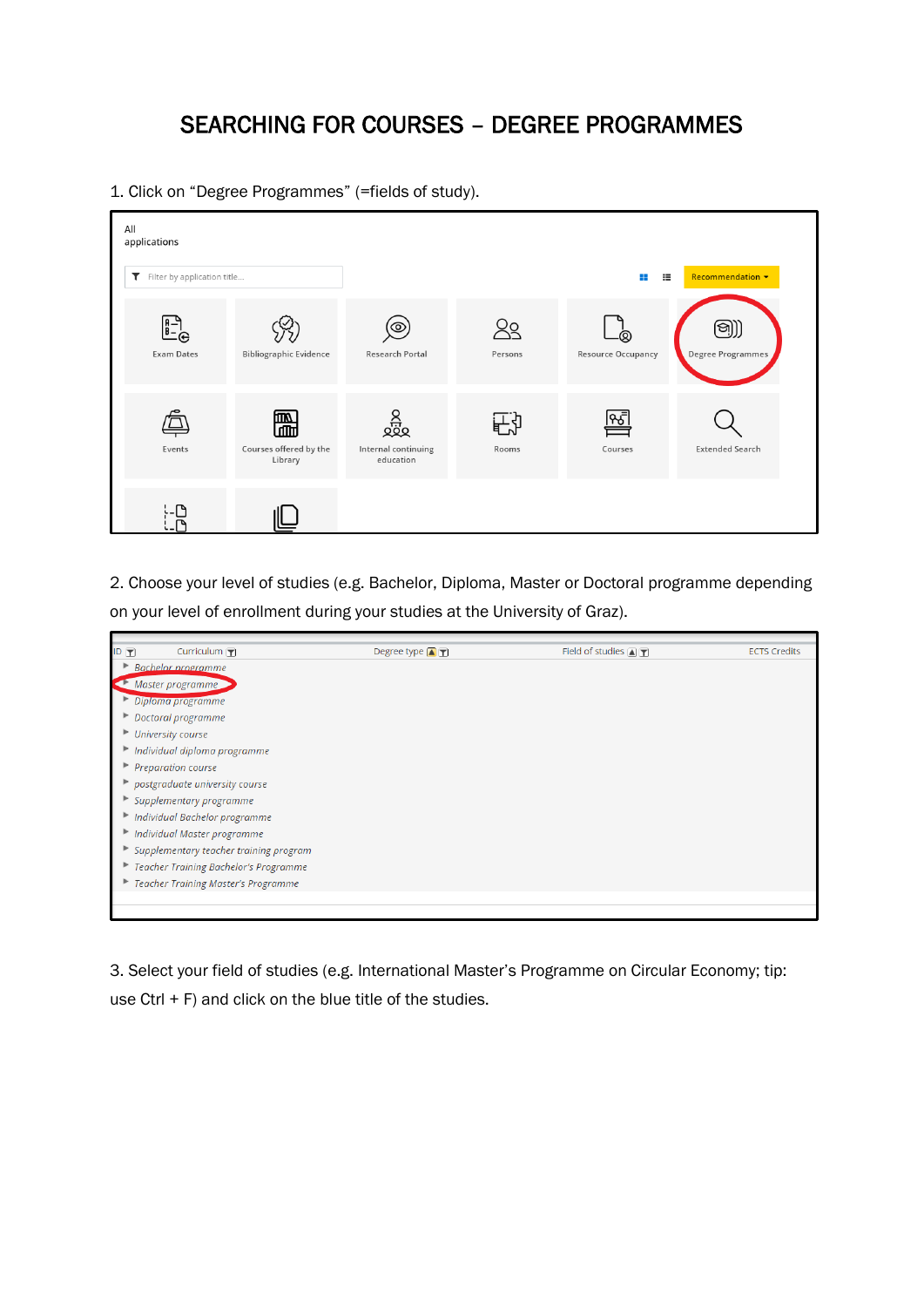| 511 | Master Programme Advanced Materials Science (UG2002/18W_SPO)                                       | Master<br>programme | Materials Science (NAWI-GRAZ)                       | 120 |  |
|-----|----------------------------------------------------------------------------------------------------|---------------------|-----------------------------------------------------|-----|--|
| 546 | Master Programme Inclusive Education (UG2002/2018W)                                                | Master<br>programme | <b>Education</b>                                    | 120 |  |
| 591 | International Graduate Study Programme in Cultural Sociology (UG2002/2019W)                        | Master<br>programme | Sociology                                           | 120 |  |
| 593 | Global Studies - Specialization: Society and Culture (UG2002/2018W)                                | Master<br>programme | <b>Global Studies</b>                               | 120 |  |
| 594 | Master Programme Global Studies - Specialization: Law and Politics (UG2002/2018W)                  | Master<br>programme | <b>Global Studies</b>                               | 120 |  |
| 595 | Master Programme Global Studies - Specialization: Economy and Environment (UG2002/2018W)           | Master<br>programme | <b>Global Studies</b>                               | 120 |  |
| 605 | Master Programme Pharmacy (UG2002/2018W)                                                           | Master<br>programme | Pharmacology                                        | 120 |  |
| 638 | Master Programme Environmental Systems Sciences: Geography (UG2002/2020W)                          | Master<br>programme | <b>Environmental System Sciences</b>                | 120 |  |
|     | International Master's Programme on Circular Economy (UG2002/2019W) IC                             | Master<br>programme | <b>Environmental System Sciences (NAWI</b><br>Graz) | 120 |  |
| 650 | Master Programme Envir. System Sciences / Climate Change and Envir. Technology (UG2002/18W_SPO) is | Master<br>programme | <b>Environmental System Sciences (NAWI</b><br>Graz) | 120 |  |
| 679 | loint Masters Degree Medieval and Early Modern German Studies (UG2002/2013W)                       | Master<br>programme | Joint Degree Master                                 | 120 |  |
| 682 | Master Programme Physics (UG2002/17W_SPO)                                                          | Master<br>programme | Physik (NAWI Graz)                                  | 120 |  |
| 797 | Master Programme Theological Science in the Context of the Present (UG2002/2019W)                  | Master<br>programme | Katholische Fachtheologie                           | 120 |  |
| 800 | Master Programme World Religions (UG2002/2016W)                                                    | Master<br>programme | <b>Science of Religion</b>                          | 120 |  |

4. An overview appears. Click on "+" and choose the course. Then click on the blue title of the course. Note that in many fields of study you need to go all the way to the last level for the English title of courses as – in some cases – the levels in between are not yet translated.

| Curriculum       | Semester plan                                               |                                                                                                                  |                                                                                                                                 |
|------------------|-------------------------------------------------------------|------------------------------------------------------------------------------------------------------------------|---------------------------------------------------------------------------------------------------------------------------------|
| Display $\vee$   | Node filter (All ) $\vee$                                   | Academic year (2020/21) $\vee$                                                                                   | Download $\vee$                                                                                                                 |
| lode filter-Name |                                                             |                                                                                                                  |                                                                                                                                 |
| Ξ                |                                                             | [2019W] International Master's Programme on Circular Economy 19W                                                 |                                                                                                                                 |
| Θ                |                                                             |                                                                                                                  | [JD640/19W/RK-1-4] 1.+ 2.Sem. University of Graz (3.+ 4.Sem. Abroad) OR 3.+ 4.Sem. University of Graz (1.+ 2.Sem. Abroad) @ Fin |
|                  |                                                             | □ 1 [JD640/19W/RK-1+2] 1. + 2. Sem. University of Graz (3. + 4. Sem. Abroad) ①                                   |                                                                                                                                 |
|                  |                                                             |                                                                                                                  | □ 》 [JD640/19W/MK-A.I] Modul A.I: Basic Knowledge and Circular Economy Tools [University of Graz, AT] ① ■                       |
|                  | 日) [JD640/19W/PK-A.I.1] A.I.1: Eco-Controlling, KS (9     1 |                                                                                                                  |                                                                                                                                 |
|                  |                                                             |                                                                                                                  |                                                                                                                                 |
|                  | Examination(s) in academic year (3) 2020/21                 |                                                                                                                  | Lecturer (Assistant)<br>Part                                                                                                    |
|                  |                                                             |                                                                                                                  | UNT.295UB 20W 2SH KS Sustainability Controlling and Management (C) [2] Baumgartner R, Kettele M, Paul A                         |
|                  |                                                             |                                                                                                                  | UNT.2950B Z15 Z311KG Sustainability Controlling and Management (0 F) Kettele M, Mair-Bauernfeind C                              |
|                  |                                                             |                                                                                                                  |                                                                                                                                 |
| ⊡                |                                                             | ID640/19W/PK-A.I.3] A.I.3: Research Project Sustainability Management, AG ( III                                  |                                                                                                                                 |
| ⊞                |                                                             | ID640/19W/PK-A.I.4] A.I.4: Product and Service Development, KS O                                                 |                                                                                                                                 |
| ⊡                |                                                             | ID640/19W/PK-A.I.5] A.I.5: Environmental and Technology Assessment, KS (9                                        |                                                                                                                                 |
|                  |                                                             | □   [JD640/19W/PK-A.I.6] A.I.6: Waste and Recycling, KS ① ■                                                      |                                                                                                                                 |
|                  |                                                             | <b>El</b> ● [JD640/19W/PK-A.I.7] A.I.7: Fundamentals of Circular Economy and Industrial Ecology, SE <b>○</b> Fil |                                                                                                                                 |
|                  |                                                             |                                                                                                                  | <b>EI ◆</b> [JD640/19W/MK-B.I] Modul B.I: Implementation, Management and Design [University of Graz, AT] <b>①</b> III           |
|                  |                                                             | 日 ◆ [JD640/19W/MK-FW] Free Electives / Freie Wahlfächer ① ■                                                      |                                                                                                                                 |
|                  |                                                             | $\Box$ III [D640/19W/RK-3+4] 3. + 4. Sem. University of Graz (1. + 2. Sem. Abroad) $\bigcirc$ [III               |                                                                                                                                 |
|                  |                                                             |                                                                                                                  |                                                                                                                                 |
|                  |                                                             |                                                                                                                  |                                                                                                                                 |

Important information about the course (course number and title, teacher, type of class etc.) will appear. To move through the information, you can simply scroll down or use the menu in the left.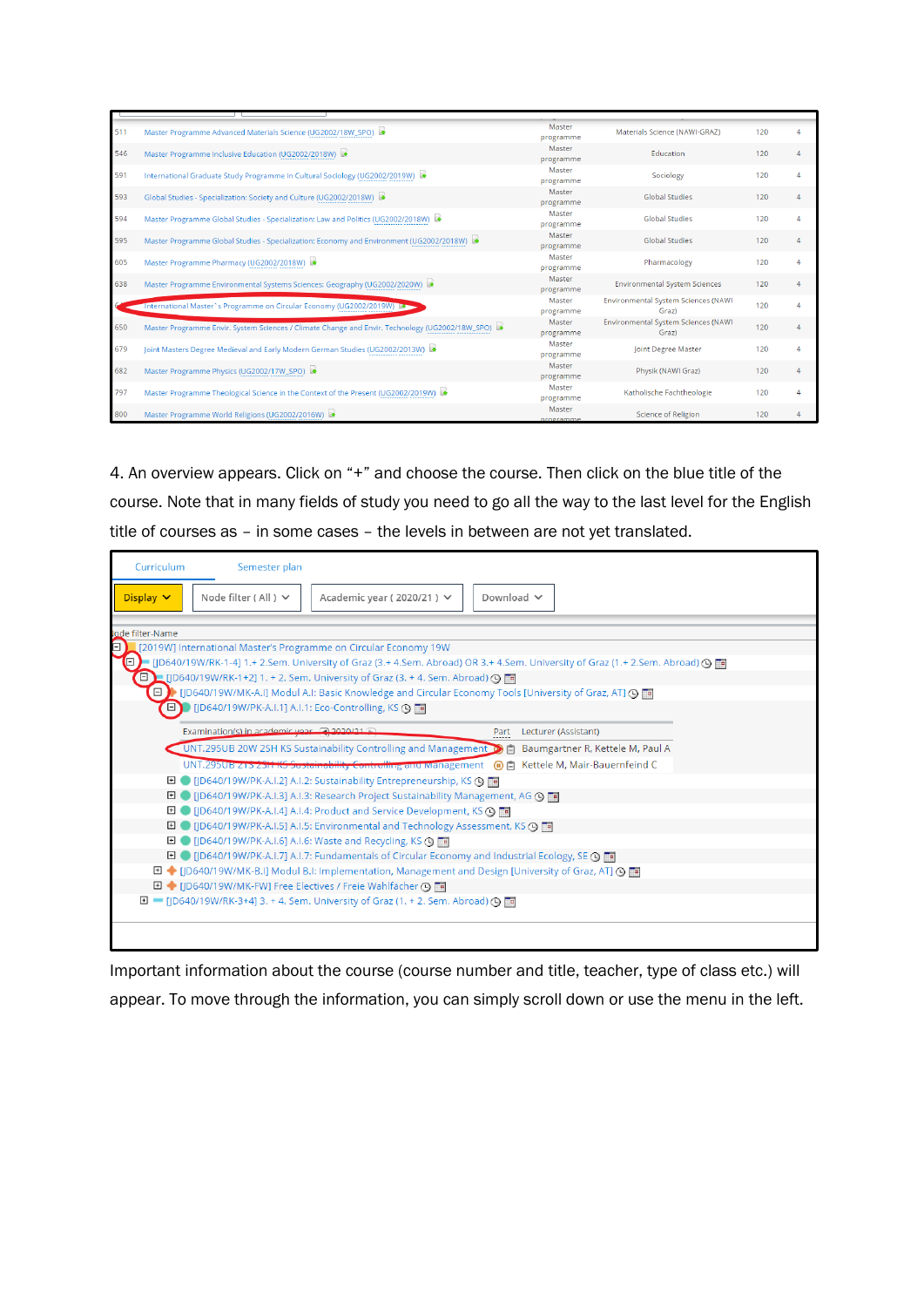| Courses / Sustainability Controlling and Management         |                                       |                                                                                |
|-------------------------------------------------------------|---------------------------------------|--------------------------------------------------------------------------------|
| <b>Overview</b>                                             | Overview                              |                                                                                |
| Description                                                 | Title                                 | Sustainability Controlling and Management                                      |
| Dates and Groups                                            | Number                                | <b>UNT.295UB</b>                                                               |
| Exam Information                                            | Persons involved                      | Lecturer (Assistant)<br>& Baumgartner, Rupert & Kettele, Moritz & Paul, Arijit |
| Status within Curriculum                                    | Type                                  | Course (KS)                                                                    |
| Equivalent courses                                          | Semester hours<br><b>ECTS</b> credits | $\overline{2}$<br>$\overline{4}$                                               |
| View registration details                                   | Course language/s                     | English (primary), German                                                      |
|                                                             | Offered in                            | Winter semester 2020/21                                                        |
| <sup>©</sup> Registration possible from 14.09.2020<br>08:30 | Organisation                          | Institute of Systems Sciences, Innovation and Sustainability Research          |
|                                                             |                                       |                                                                                |
|                                                             | Description                           |                                                                                |

5. Click on "View registration details" to open a page with information about course registration.

| Under this button, you will find the starting date for course registration. |  |
|-----------------------------------------------------------------------------|--|
|                                                                             |  |

| <b>&lt; Back</b>                                          | Overview                    |                                                                                                                                                                                                                                                                                                                                                                                   |  |
|-----------------------------------------------------------|-----------------------------|-----------------------------------------------------------------------------------------------------------------------------------------------------------------------------------------------------------------------------------------------------------------------------------------------------------------------------------------------------------------------------------|--|
| <b>Overview</b>                                           | <b>Title</b>                | Sustainability and Environmental Management                                                                                                                                                                                                                                                                                                                                       |  |
| Description                                               | <b>Number</b>               | 404.499                                                                                                                                                                                                                                                                                                                                                                           |  |
| Dates and Groups                                          | <b>Persons involved</b>     | <b>Lecturer (Assistant)</b><br><b>A</b> Baumgartner, Rupert                                                                                                                                                                                                                                                                                                                       |  |
| <b>Exam Information</b>                                   | <b>Type</b>                 | Lecture (VO)                                                                                                                                                                                                                                                                                                                                                                      |  |
|                                                           | <b>Semester hours</b>       | $\overline{2}$                                                                                                                                                                                                                                                                                                                                                                    |  |
| <b>Status within Curriculum</b>                           | <b>ECTS</b> credits         | 4                                                                                                                                                                                                                                                                                                                                                                                 |  |
| <b>Equivalent courses</b>                                 | <b>Course language/s</b>    | German                                                                                                                                                                                                                                                                                                                                                                            |  |
|                                                           | Offered in                  | Winter semester 2020/21                                                                                                                                                                                                                                                                                                                                                           |  |
| <b>View registration details</b>                          | Organisation                | Institute of Systems Sciences, Innovation and Sustainability Research                                                                                                                                                                                                                                                                                                             |  |
| $\odot$<br>Registration possible from 14.09.2020<br>08:30 |                             |                                                                                                                                                                                                                                                                                                                                                                                   |  |
|                                                           | <b>Description</b>          |                                                                                                                                                                                                                                                                                                                                                                                   |  |
|                                                           | Content                     | The lecture provides a basic insight into sustainability and<br>environmental management and aims to develop an understanding<br>of the complex relationships between economic, environmental and<br>social aspects of business practice. In addition instruments and<br>selected methods of environmental management and corporate<br>social responsibility (CSR) are discussed. |  |
|                                                           | Previous knowledge expected |                                                                                                                                                                                                                                                                                                                                                                                   |  |

| Group name Max.part (Grp.) / Curr. part.(Dr.) / WL |             |              |                                   |  |      | Registration |    |    | Deregistration Ranking system No. Time Grp. Ex.               |                            |           |
|----------------------------------------------------|-------------|--------------|-----------------------------------|--|------|--------------|----|----|---------------------------------------------------------------|----------------------------|-----------|
|                                                    |             |              |                                   |  | from |              | to | to |                                                               | pos. location regu, prered |           |
|                                                    | <b>Note</b> |              |                                   |  |      |              |    |    |                                                               |                            |           |
| ijit Paul                                          |             | $\mathbf{0}$ | $\mathbf{0}$                      |  |      |              |    |    | 14.09.20,08:30 / 27.09.20,23:59 27.09.20, 3:59 NAWI_G_FUB     | ⊙                          | $\bullet$ |
|                                                    |             |              | Fixplatzvergabe nach Anmeldefrist |  |      |              |    |    |                                                               |                            |           |
| aumgartner                                         |             | $\Omega$     | $\Omega$                          |  |      |              |    |    | / 0 14.09.20,08:30 / 27.09.20,23:59 27.09.20,23:59 NAWI G FUB | у                          | ō         |
|                                                    |             |              | Fixplatzvergabe nach Anmeldefrist |  |      |              |    |    |                                                               |                            |           |
|                                                    |             |              |                                   |  |      |              |    |    |                                                               |                            |           |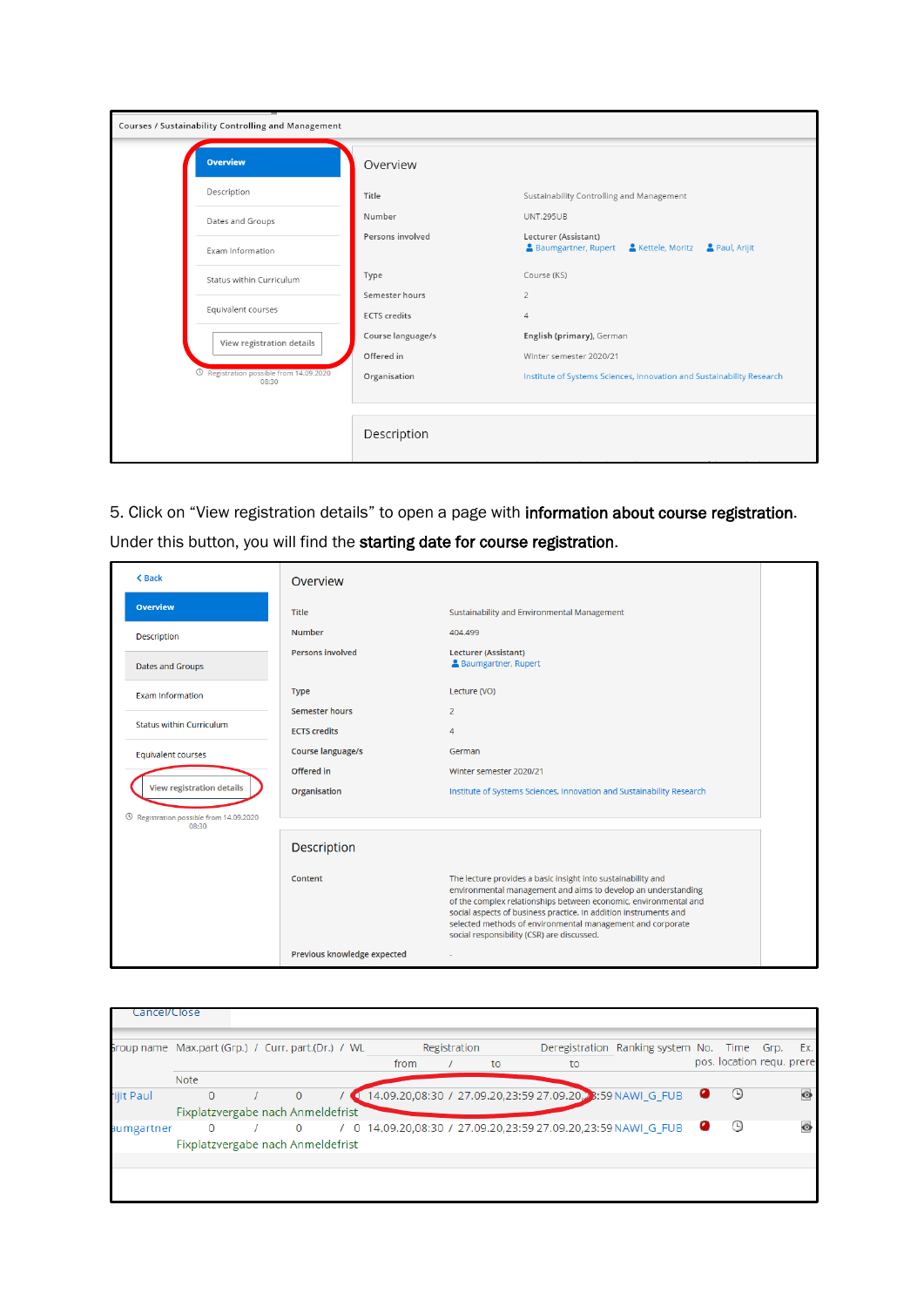You can register for courses during the stated registration period. To be able to register, you must be enrolled at the University of Graz and have an active UniGrazOnline account.

"Fixplatzvergabe nach Anmeldefrist" means that fixed placements will be allocated after registration deadline. Until then, you will be on the waiting list. This applies to the majority of courses; the only exception are lectures ("Vorlesungen" – VO) where fixed placements will be allocated right after course registration.

The color-coded dots tell you the following:

- Green  $\blacksquare$  : Course registration is possible
- Orange  $\bigcirc$ : Course registration will soon be possible
- Red **U**: Course registration is closed

## SEARCHING FOR COURSES – "COURSES"

You can also search for courses across degree programmes.

Exchange students: When doing so note that enrollment for master and doctoral level is limited to ONE degree programme only, while bachelor students can be enrolled in up to five different degree programmes / fields of study.

1. Click on "Courses".



2. Choose the semester/term that you will spend at the University of Graz (winter semester =

October-January, summer semester = March-June).

Under "Curriculum" choose your study/studies.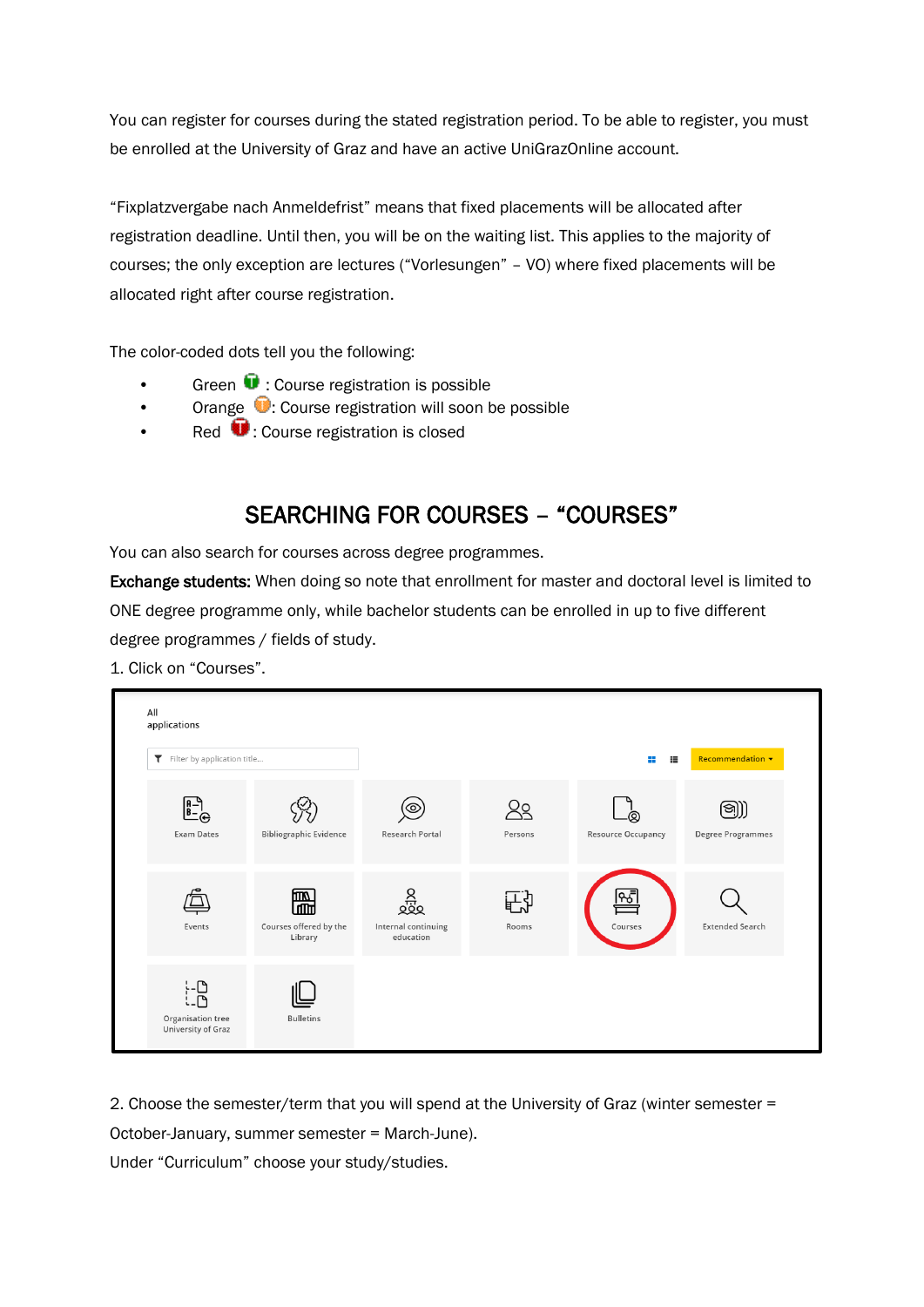| UNI GRAZ UNLINE<br>$\frac{UN}{N}$                                                                             |                                    | Maintenance: 05.08.2020, 17:00 - 18:00                             |
|---------------------------------------------------------------------------------------------------------------|------------------------------------|--------------------------------------------------------------------|
| 谷<br>Courses                                                                                                  |                                    |                                                                    |
| Term<br>iculum<br>All<br>2020 S<br>$\overline{\mathbf{v}}$<br>Filter by course number, course title or person | Organisation<br>University of Graz | T Filter +<br>Title $\uparrow$ $\star$                             |
| 652.680.<br>$VO$   4 $SH$<br>Lecturer: <b>&amp;</b> Bauer, Rudolf                                             |                                    | Registration expired<br>View registration details<br>$\rightarrow$ |
| EHC.05001UB.<br>$VU$   1 SH<br>Lecturer: <b>C</b> Diatzka Ariana                                              |                                    | Registration expired<br>View registration details<br>$\rightarrow$ |

3. Choose a course. You can then see important information about the course (course number

and title, teacher, type of class etc.). You can simply scroll down or use the menu on the left.

| ourses / Sustainability Controlling and Management |                     |                                                                                                                                       |  |  |
|----------------------------------------------------|---------------------|---------------------------------------------------------------------------------------------------------------------------------------|--|--|
| <b>Overview</b>                                    | Overview            |                                                                                                                                       |  |  |
| Description                                        | Title               | Sustainability Controlling and Management                                                                                             |  |  |
| Dates and Groups                                   | Number              | <b>UNT.295UB</b>                                                                                                                      |  |  |
| Exam Information                                   | Persons involved    | Lecturer (Assistant)<br>Baumgartner, Rupert<br>& Kettele, Moritz & Paul, Arijit                                                       |  |  |
| Status within Curriculum                           | Type                | Course (KS)                                                                                                                           |  |  |
| Equivalent courses                                 | Semester hours      | $\overline{2}$                                                                                                                        |  |  |
|                                                    | <b>ECTS</b> credits | $\overline{4}$                                                                                                                        |  |  |
| View registration details                          | Course language/s   | English (primary), German                                                                                                             |  |  |
|                                                    | Offered in          | Winter semester 2020/21                                                                                                               |  |  |
| <sup>①</sup> Registration possible from 14.09.2020 | Organisation        | Institute of Systems Sciences, Innovation and Sustainability Research                                                                 |  |  |
|                                                    |                     |                                                                                                                                       |  |  |
|                                                    | Description         |                                                                                                                                       |  |  |
|                                                    | Content             | In this course the students will get an overview of the standards,<br>tools and methods for eco-controlling, especially for analyzing |  |  |

4. By clicking on "View registration details" a page with information on course registration will open. Under this button, you will find the starting date for course registration.